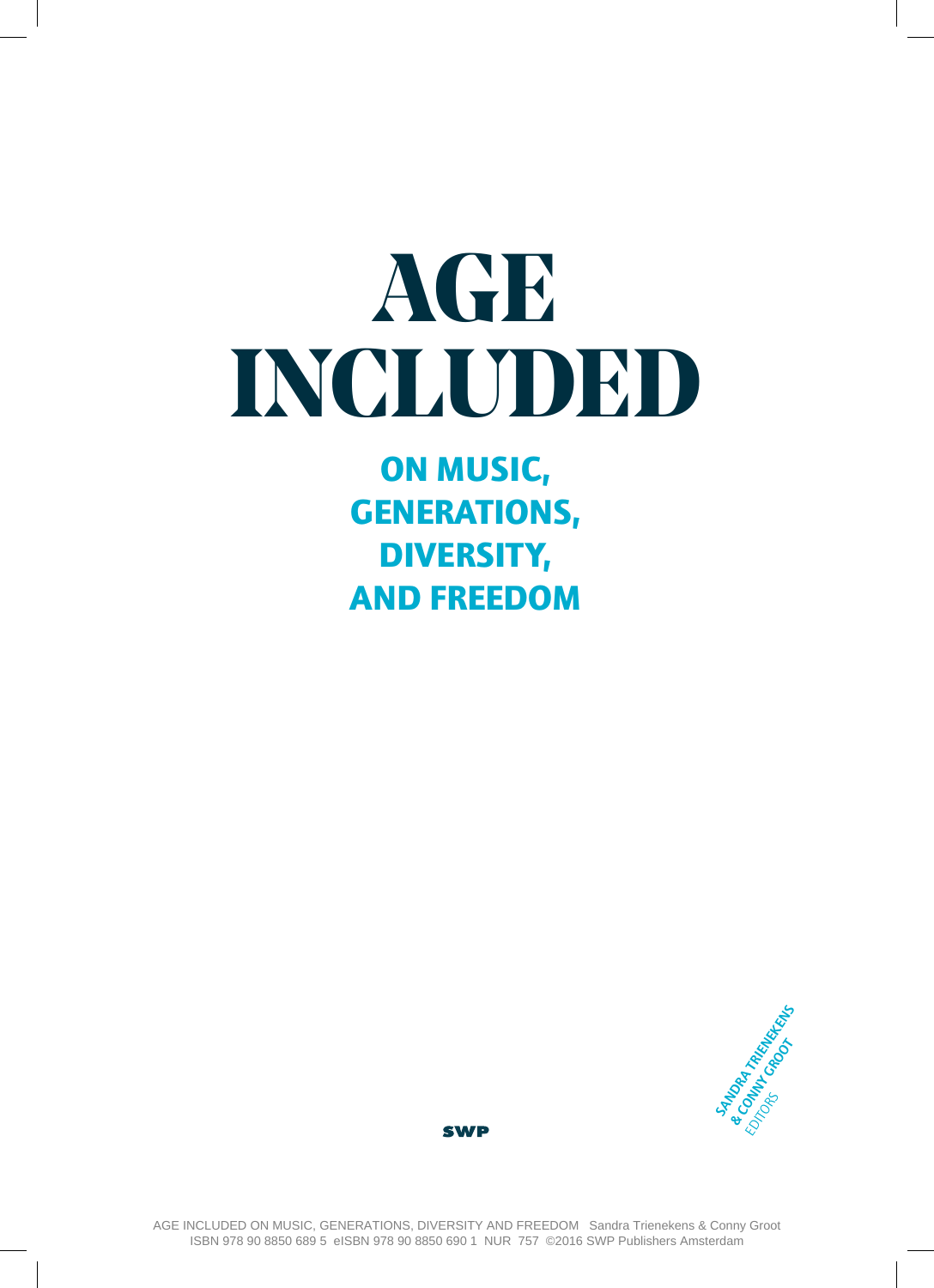## **CONTENTS**

AGE INCLUDED ON MUSIC, GENERATIONS, DIVERSITY AND FREEDOM Sandra Trienekens & Conny Groot ISBN 978 90 8850 689 5 eISBN 978 90 8850 690 1 NUR 757 ©2016 SWP Publishers Amsterdam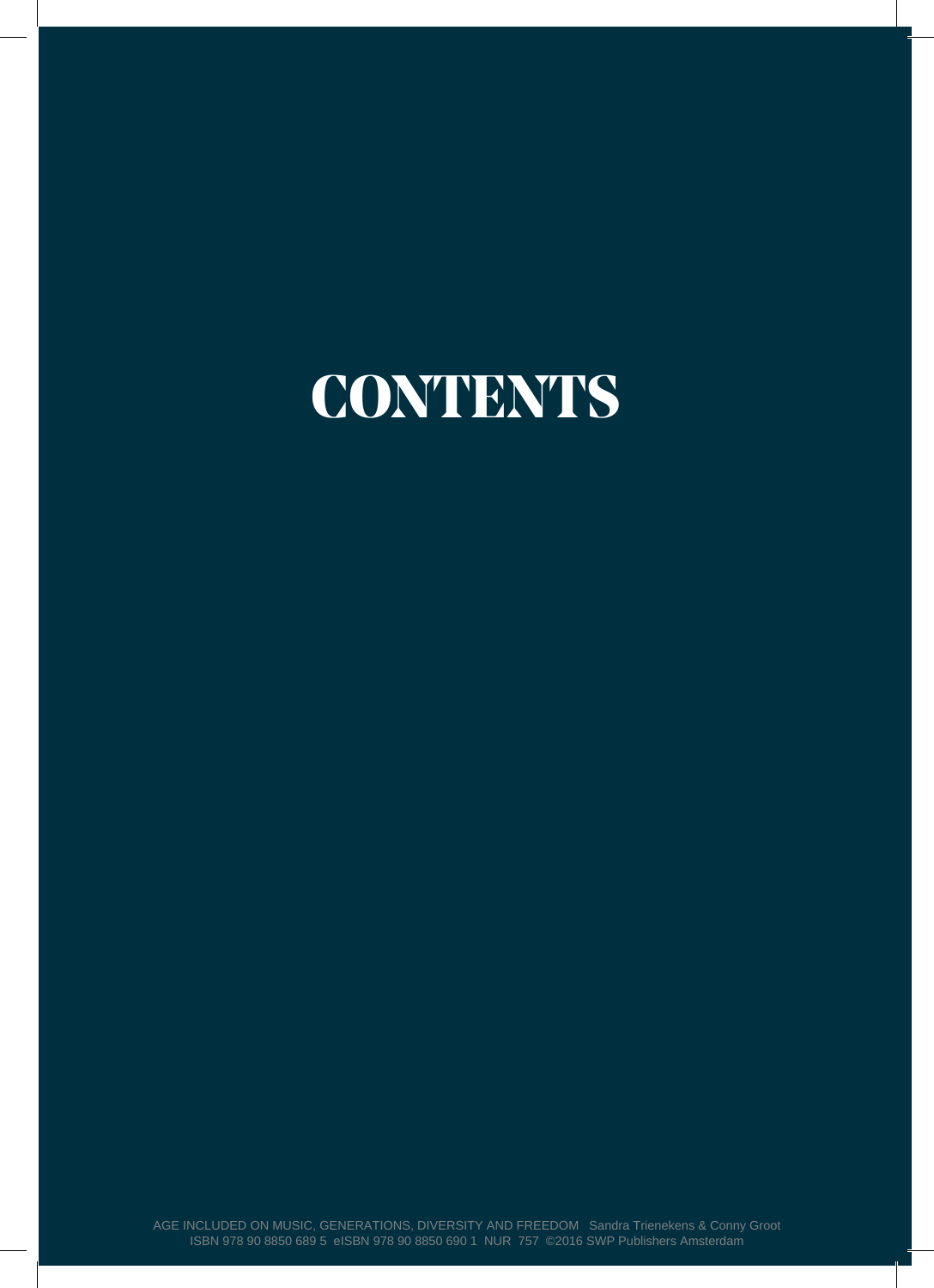| <b>INTRODUCTION</b>    |
|------------------------|
| 1. We Are All Included |
| Ger Tielen             |

**9 10**

|    | PART I MUSIC, AGE AND DIVERSITY                         | 17 |
|----|---------------------------------------------------------|----|
|    | 2. Art Projects on Age and Diversity                    | 19 |
|    | Sandra Trienekens & Britt Swartjes                      |    |
|    | 3. Age Ain't Nothin' But a Number                       | 30 |
|    | <b>Conny Groot</b>                                      |    |
|    | 4. Getting to Know Music Generations                    | 32 |
|    | Sandra Trienekens & Milda Saltenyte                     |    |
|    | 5. Art and Dementia: Inclusive and Super-Diverse        | 46 |
|    | <b>Marjolein Gysels</b>                                 |    |
| 6. | Music: Playful Power for the Personal and the Political | 52 |
|    | Eltje Bos                                               |    |

|                | PART II TOWARDS POST-MULTICULUTRAL CITIZENSHIP  | 67  |
|----------------|-------------------------------------------------|-----|
| 7 <sup>7</sup> | 15 Years of MusicGenerations                    | 68  |
|                | Sandra Trienekens                               |     |
| 8.             | All Included?                                   | 104 |
|                | Zihni Özdil                                     |     |
|                | 9. Towards an Open Approach to Integration      | 106 |
|                | Maurice Crul                                    |     |
|                | 10. Challenging Social Cohesion and Citizenship | 118 |
|                | Sandra Trienekens                               |     |
|                |                                                 |     |
|                |                                                 |     |

| PART III IMPLICATIONS                             |     |
|---------------------------------------------------|-----|
| 11. Challenges for Policy, Funding, and Education | 144 |
| Sandra Trienekens                                 |     |

| <b>APPENDIXES</b>                   | 151 |
|-------------------------------------|-----|
| Music Generations: people & figures | 152 |
| II About the authors                | 153 |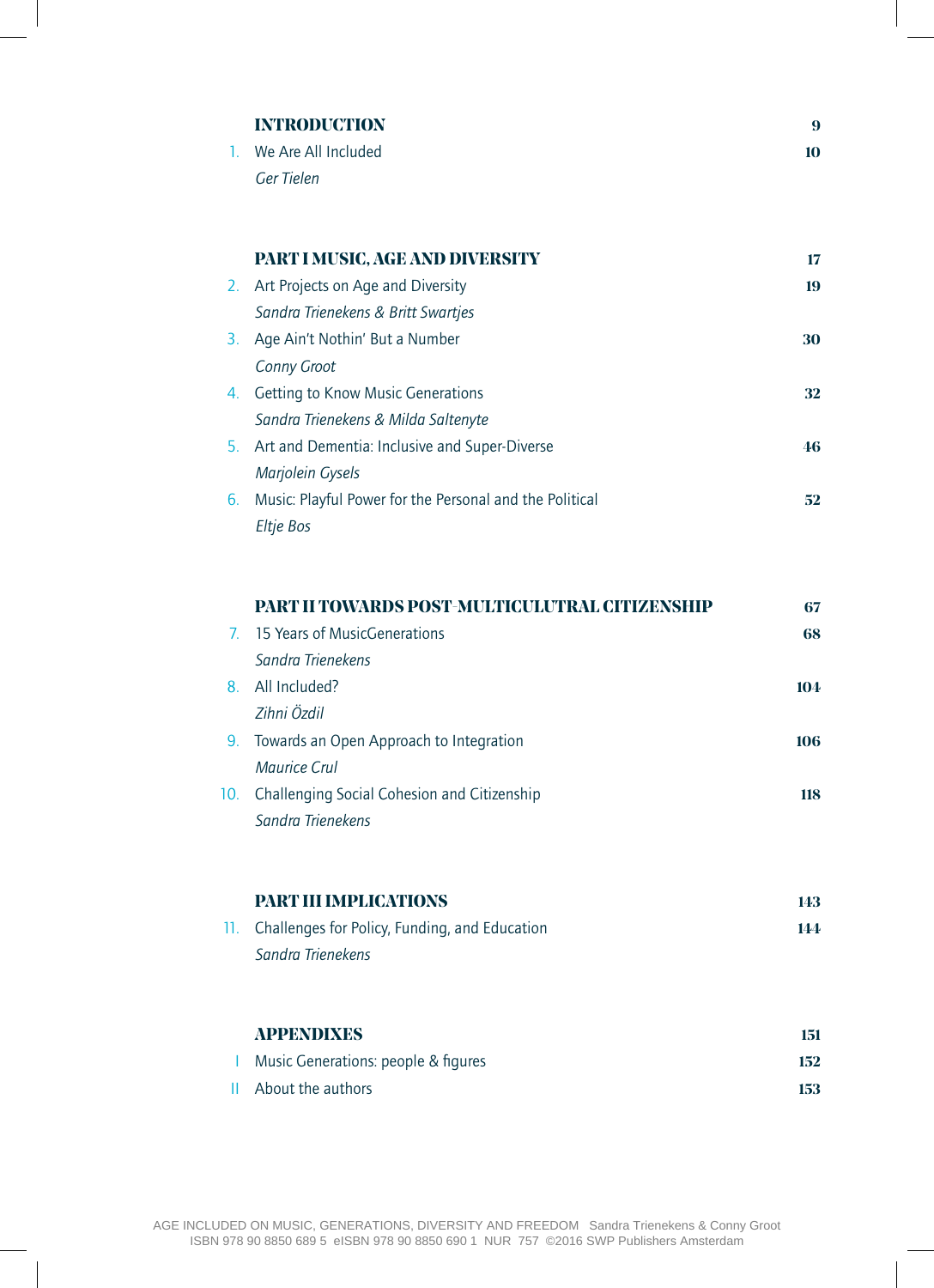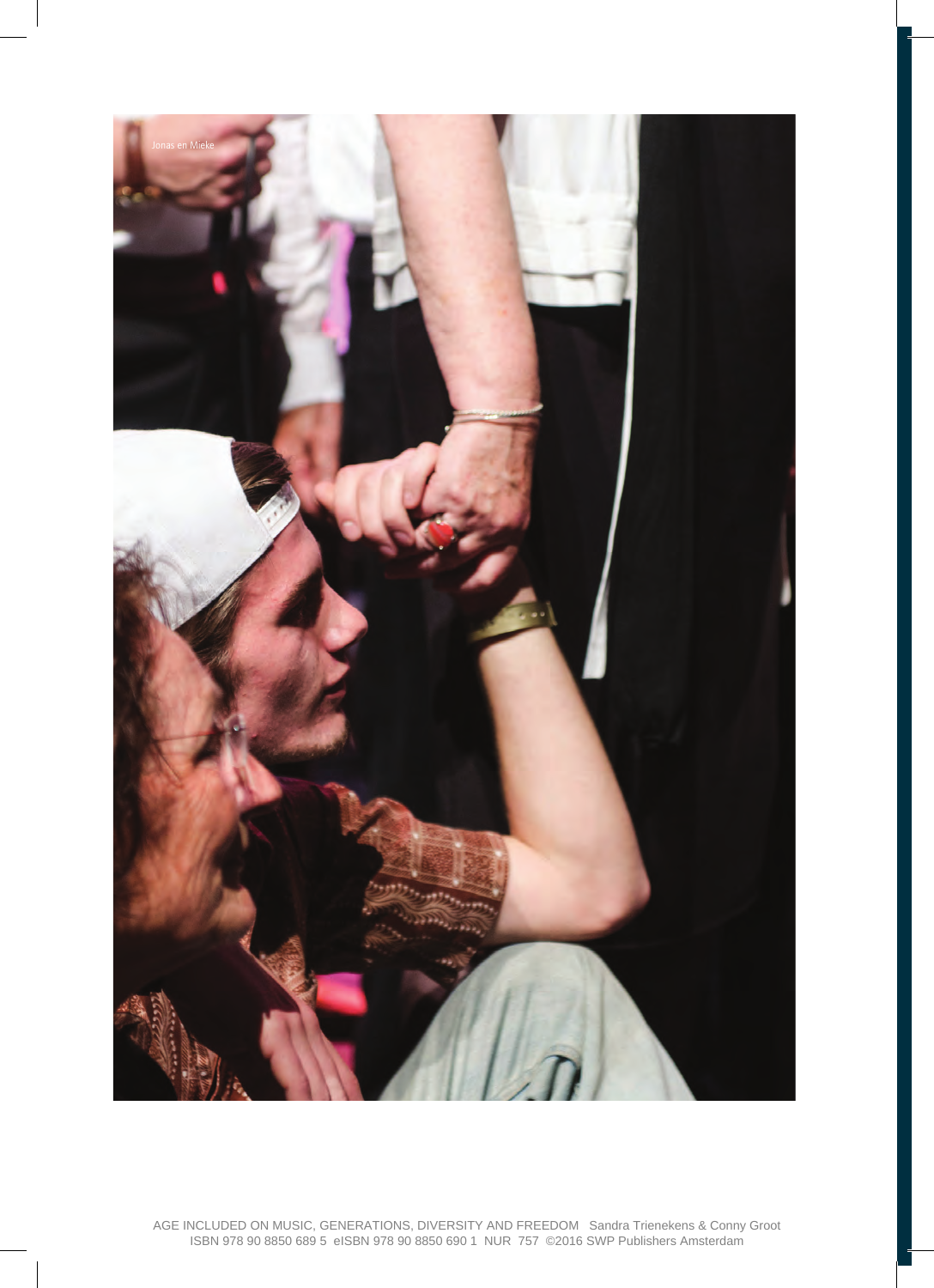## **INTRODUCTION**

AGE INCLUDED ON MUSIC, GENERATIONS, DIVERSITY AND FREEDOM Sandra Trienekens & Conny Groot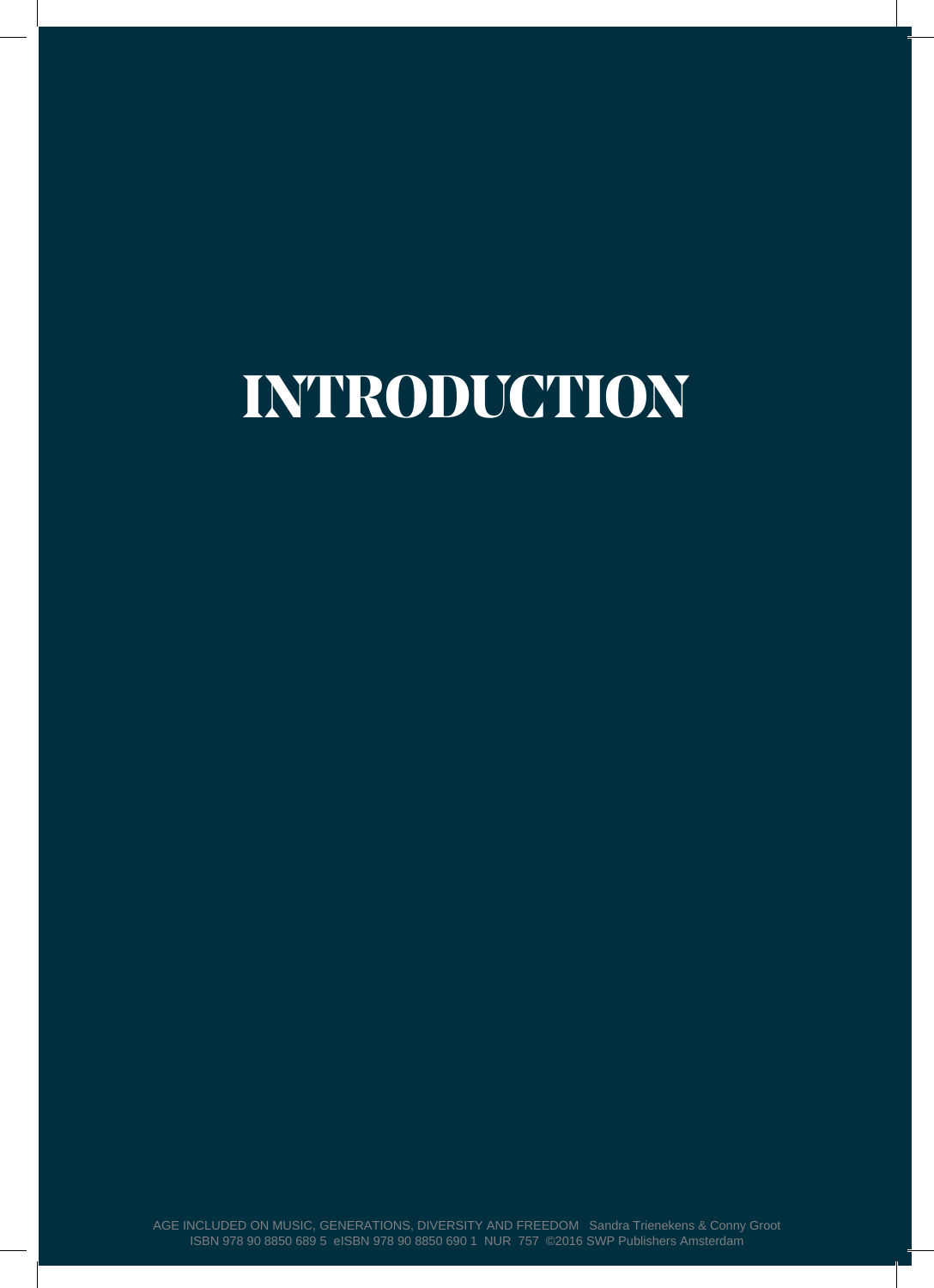### **We Are All Included** 1.

### **Ger Tielen**

#### Age Segregation

Age segregation seems to be hard to eradicate. The Grimm Brothers' fairy tale "The Old Man and his Grandson" illustrated the predicament of people who have grown old and vulnerable:

*There was once a very old man, whose eyes had become dim, his ears dull of hearing, his knees trembled, and when he sat at the table he could hardly hold the spoon, and spilt the broth upon the table-cloth or let it run out of his mouth. His son and his son's wife were disgusted at this, so the old grandfather at last had to sit in the corner behind the stove. They gave him his food, and not even enough of it, in a wooden bowl so that he would not break the earthenware. One day, the little grandson of four years old began to gather together some bits of wood upon the ground. "What are you doing there?" asked the father. "I am making a little trough," answered the child, "for father and mother to eat out of when I am big." The man and his wife looked at each other, and deeply ashamed, they took the old grandfather back to the table, and henceforth always let him eat with them, and likewise said nothing if he did spill a little of anything.*

Age segregation took on an institutional dimension in the care of older people. In spite of the best intentions, with the expansion of the welfare state, age segregation took on an institutional dimension in the care of older people. In 1990, in the Netherlands, seven per cent of the population over 65 lived in an old people's home or care centre. Living in these facilities may not be as extreme as in the "no kids allowed" Suncities into which well-to-do older people withdraw in the USA, but nonetheless, it can be regarded as a mild form of segregation. Only now that the institutionalisation of so many older people has become too big a financial burden, do we enter a new phase. Currently, elderly people are encouraged to remain living in their own homes with the support of family, friends, and neighbours in the local community.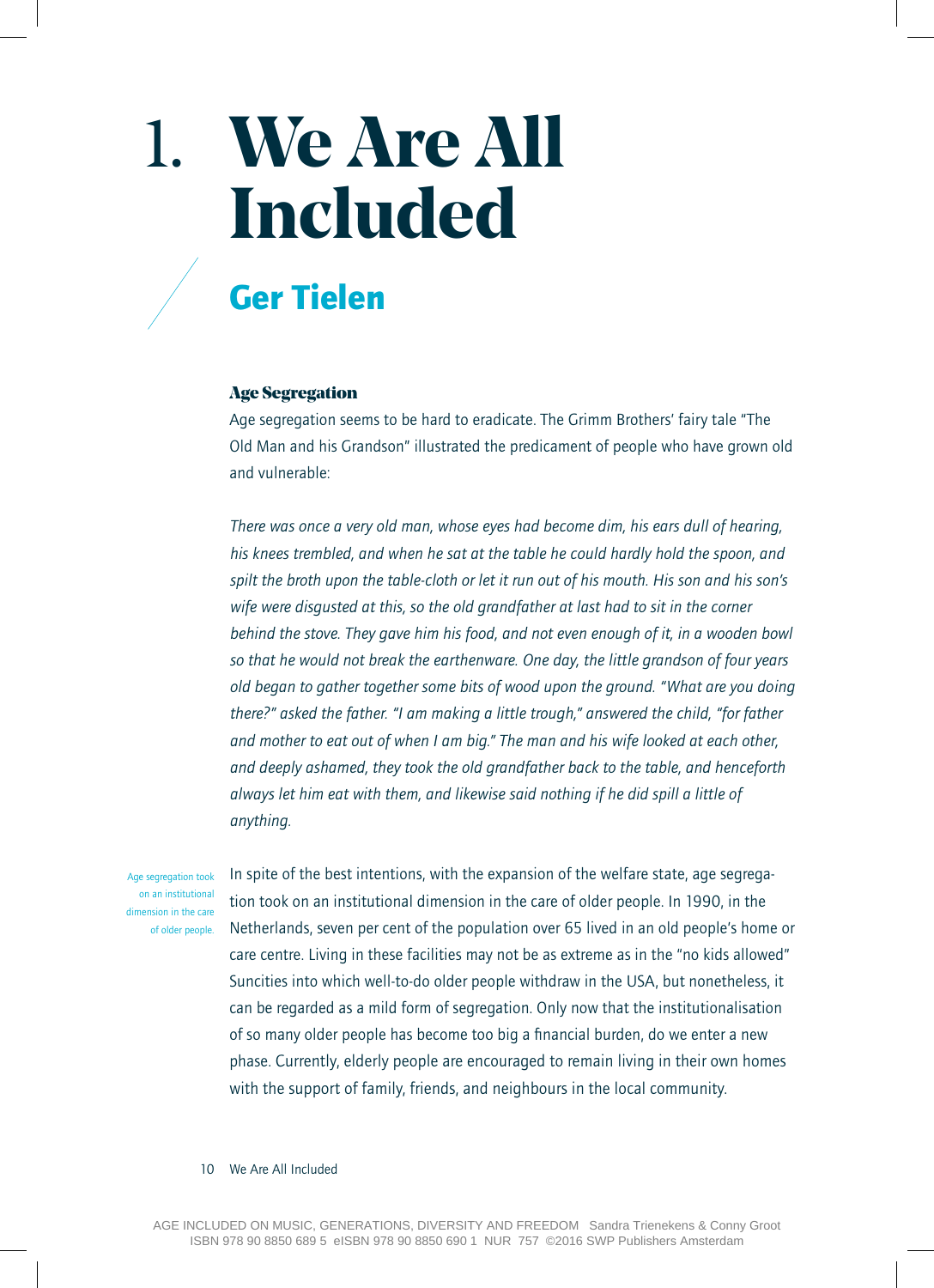The oscillation between segregation and integration can also be seen in other sectors. In the 1980s, large numbers of people over 55 exited the labour market, assisted by various early-retirement schemes. This accounted both for jobs in businesses and governmental institutions. The percentage of 55- to 64-year-old men in paid employment decreased during that period from 80 to 27 percent in 1993. The rationale was that older people would make way for the younger generation for whom job opportunities were bleak. Such substitution is also a form of segregation. Moreover, not only were the retirement schemes in vain, the younger generation still faced unemployment, and by the end of the century, it had become clear that these schemes were too expensive to keep up. The introduction of the Anti-Age-Discrimination Act of 2004, the raising of the retirement age to 67, and the introduction of diversity policies for businesses resulted in an increase in the number of older people in paid employment to almost 70 per cent of 55- to 64-year-old men. That is what I call a great act of integration.

In the 1980s, older people began to disappear from the television screen.

A similar swing from segregation to integration is discernible in the Dutch media. In the 1980s, older people began to disappear from the television screen, and there was less and less space for older people in the press, fashion, and commercials. This can be interpreted as a direct outcome of the generational conflicts of the 1960s: the baby boomers, who were by then in charge, were fixated on remaining young and dynamic. Older models, actors, and above all, actresses were put out of work. Here too, the turn of the century signalled the beginning of a new phase. Although the faces and voices of older people are increasingly seen and heard in the media, simultaneously a new form of segregation emerges. PLUS magazine and broadcasting corporation Omroep MAX, both catering specifically to the older generation, are highly successful in the Netherlands. MAX' programmes have even replaced Sesame Street at the hour and broadcasting channel Dutch children have been watching it for decades.

 This brief account tells us that the oscillation between segregation and integration is apparently unlikely to reach a permanent equilibrium. Where some forms of segregation disappear, others emerge. These developments express a strong financial motivation to fight age segregation. But surely, there are more pressing reasons to eradicate it. As a society, we need to work continuously toward the prevention of age discrimination and other forms of discrimination in all societal domains. We should strive for a permanent dialogue and collaboration between people of all different generations in social, cultural, and political organisations and institutions. Why? Because of societal urgencies and because of its positive outcomes. There is a need to stimulate relations between generations, because generational and historical awareness enables people to invest in each other.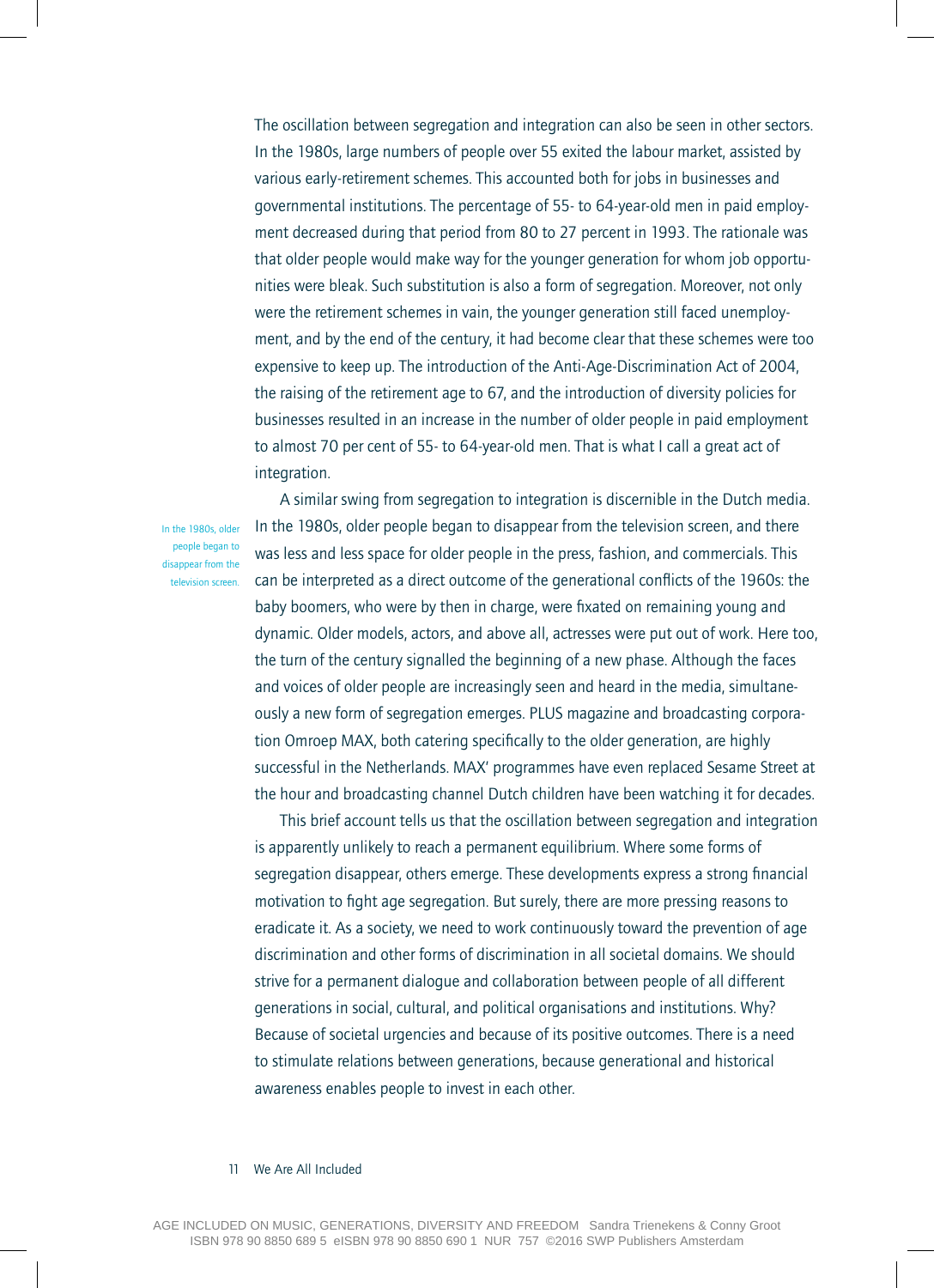Specifically in a time in which our government hands over its responsibility for care. welfare, and the social domain to citizens, reciprocity is key.

#### Generations and Diversity

There are several examples of intergenerational approaches that yield positive outcomes. Experiences with diversity management in business show that intergenerational (and intercultural) collaboration improves productivity. Generations differ from one another in the possibilities offered by the times in which they grew up. The media, music, and technologies of an era define the experience of a generation, in addition to the shifting parental educational norms. Social work based on such generational awareness unleashes—so is the experience—unexpected creative and innovative forces with many possibilities for action. Similar experiences were identified in discussions following the viewing of films with intergenerational storylines. In MusicGenerations, the intergenerational music programme that is central to this volume, the energy set free in the collaboration between older and younger talents is tremendous. Moreover, the programme shows how much the generations enjoy working together. It is simply fun!

Besides working toward the prevention of age discrimination, as a toward the eradication of other forms of discrimination as well.

Acknowledging age diversity is important, but does not suffice. Our societies are increasingly super-diverse and large numbers of people continue to migrate to Europe and North America. Besides working toward the prevention of age discrimination, as a society, we need to work toward the eradication of other forms of discrimination as well. society, we need to work  $\blacksquare$  We also need to realise that working from an intergenerational awareness is inevitably to work from an intercultural—super-diverse—perspective (and vice versa). It is such messages that practices such as MusicGenerations convey, and make them valuable and worth studying. Both the philosophy and the approach underpinning such practices may also carry some of the answers to questions currently raised by the arrival of large numbers of refugees and their integration into our Western societies.

#### MusicGenerations

MusicGenerations began as a song contest for migrant seniors, called the Euro+ Songfestival, during the celebrations of Cultural Capital of Europe in the Dutch city of Rotterdam in 2001. In subsequent years, the music programme evolved into a musical encounter between generations under the name MusicGenerations - Appendix I provides some facts and figures. This on-going programme connects young people between 14 and 25 years, and people over 50 through music, including rap, hip hop, poetry en spoken word.

 The talents enter a series of master classes, workshops, and rehearsals. As a group, they work toward concerts at festivals and a range of cultural venues. The composition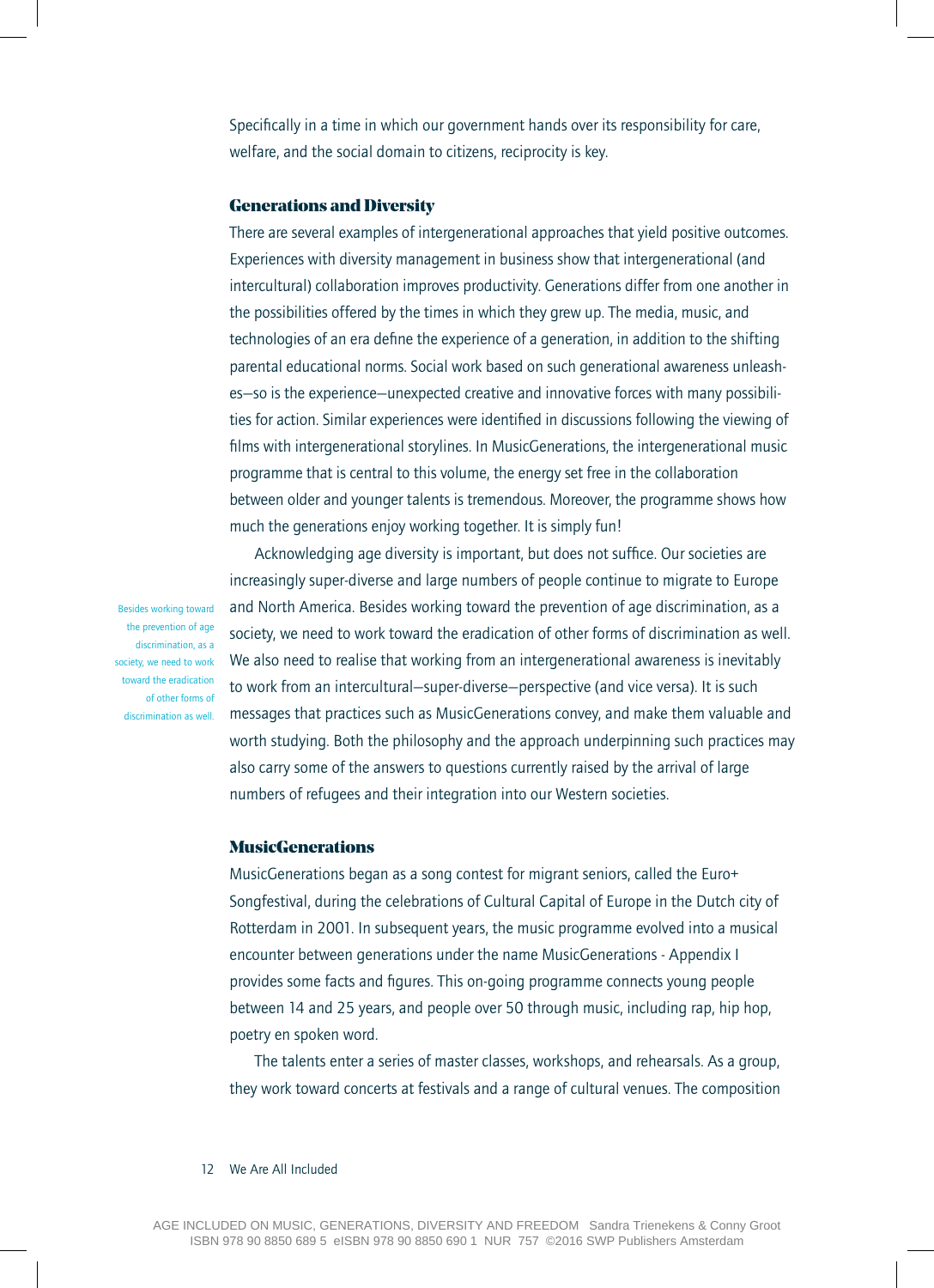The programme carefully combines talent development, reciprocity between ages and cultures, and urgent social issues.

of the group is diverse in terms of age, of ethnic, cultural, and socio-economic backgrounds, and in musical taste. The programme carefully combines talent development, reciprocity between ages and cultures, and urgent social issues. By changing the theme of the programme periodically, the MusicGenerations' organisation responds to and expresses its involvement in political issues, such as the alienation between generations, the celebration of 70 years of freedom since World War II in 2015, or the present-day arrival of refugees.

MusicGenerations is rooted in the strong conviction that the arts can and should function as a meeting place. It understands artists as experts in dealing with uncertainty and arts projects as spaces for ambiguity. The collective lingering in such spaces may result in a deeper understanding of what otherwise remains just hype or a trend. This is a valuable contribution in a time in which digital forums, news broadcasts, and political debates are jam-packed with one-dimensional statements made by people who nonetheless all claim to know the truth. The one-dimensionality, the half-truths, and the lack of genuine dialogue fall short of dismantling the man-made complexity and hampers society from moving in more progressive directions.

#### The Background of this Volume

In this volume, two developments converge. First, this volume compiles the insights of a one-day conference in October 2015. At this conference, the foundation behind MusicGenerations, Stichting Euro+Songfestival, shared its 15 years of experience in working with the arts, age, and diversity. The conference aimed at stimulating critical reflection on these themes and on present-day forms of exclusion. The presentations of the keynote speakers, the moderator, and the workshop leaders at the conference, provided the basis of their contributions to this volume (chapters 5, 6, 8, and 9). Their various roles at the conference are reflected in their contributions, in terms of length and style. Some contributions are more scholarly, others more column-like. Here too, we preferred difference to uniformity! See Appendix II for more information on both the authors and their role in de conference.

 Second, this volume is based on the insights provided by a research project organised around MusicGenerations' 2015 programme "Talent for Freedom." Stichting Euro+Songfestival commissioned the research, which was conducted by Sandra Trienekens, who was assisted with different stages of the research by Milda Saltenyte and Britt Swartjes. Chapters 2, 4, 7 and 10 are particularly rooted in this research trajectory. In this research project, MusicGenerations' development of musical programmes was read against the backdrop of Dutch integration policy discourses and cultural policy's approach to cultural diversity in the arts. A video-analysis was made of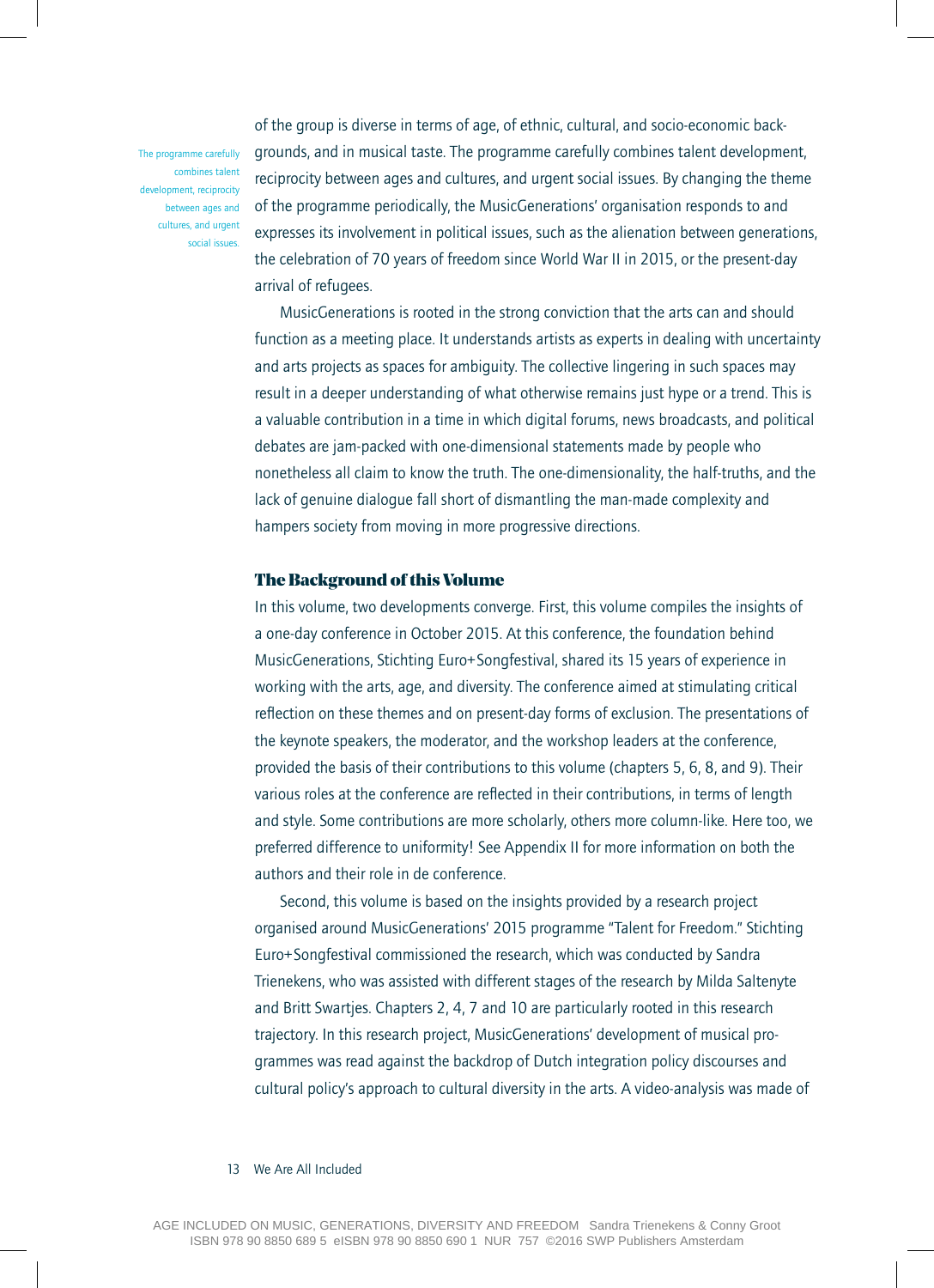"Now or Never," MusicGenerations' previous programme, and of comparable music projects dealing with age. Additionally, fieldwork was conducted during the Talent for Freedom programme. The fieldwork consisted of observations of the rehearsals and concerts in Rotterdam and Amsterdam in spring 2015; of interviews with the MusicGenerations team and a selection of the participants; and of a questionnaire that was completed by a total of 39 participants. The audiences were approached with a "quick and dirty" version of the most significant change method.

#### The Contributions

The contributions to this volume predominantly refer to developments in Dutch policies, political developments, and public debates. As such, this volume offers insight into the specific case of the Netherlands as a site for inclusion.

Central to Part I is the question of how art, and in particular music, contributes to social and political issues around age and intergenerationality, diversity, and freedom. Starting from actual artistic practices, the questions addressed are: What art initiatives can be discerned and what do we learn from them (chapter 2)? From there, we focus on the elements in the MusicGenerations' approach that can be more widely adapted to cultural and other interventions aimed at bridging among people from a wide range of backgrounds (chapter 4). In chapter 5, taking up the question of how the artistic approach (methodology) can be an inspiration to non-arts sectors, Marjolein Gysels addresses practices that involve people with Alzheimer's disease. She explores how artists let the voices of these people be heard and how their voices can even become part of research into dementia. Chapter 6, the concluding chapter of this part, adopts a meta-perspective on the power of the arts. By borrowing from neurobiology, psychology, and sociology, Eltje Bos analyses the power of the arts—and specifically music—for individuals, groups, and society.

Central to Part II is the question of what inclusion entails nowadays. In chapter 7, the progressively inclusive experiences of 15 years of MusicGenerations are juxtaposed with the increasingly exclusionary discourses on "cultural diversity" in cultural and integration polices and in public debates. How to enhance both the vocabulary and our understanding of diversity in our contemporary society? In chapter 8 Zihni Özdil wonders if "mixing," physically, and also mentally, would be an appropriate perspective for post-multicultural Dutch citizenship. He questions our inclination to assume that diversity or difference and mixing contradict each other. In chapter 9, Maurice Crul discusses how the concept of super-diversity can help advance our understanding of (theories of) assimilation and integration. Crul concludes that super-diversity theory offers an intersectional approach as a way ahead, but that the integration context too is